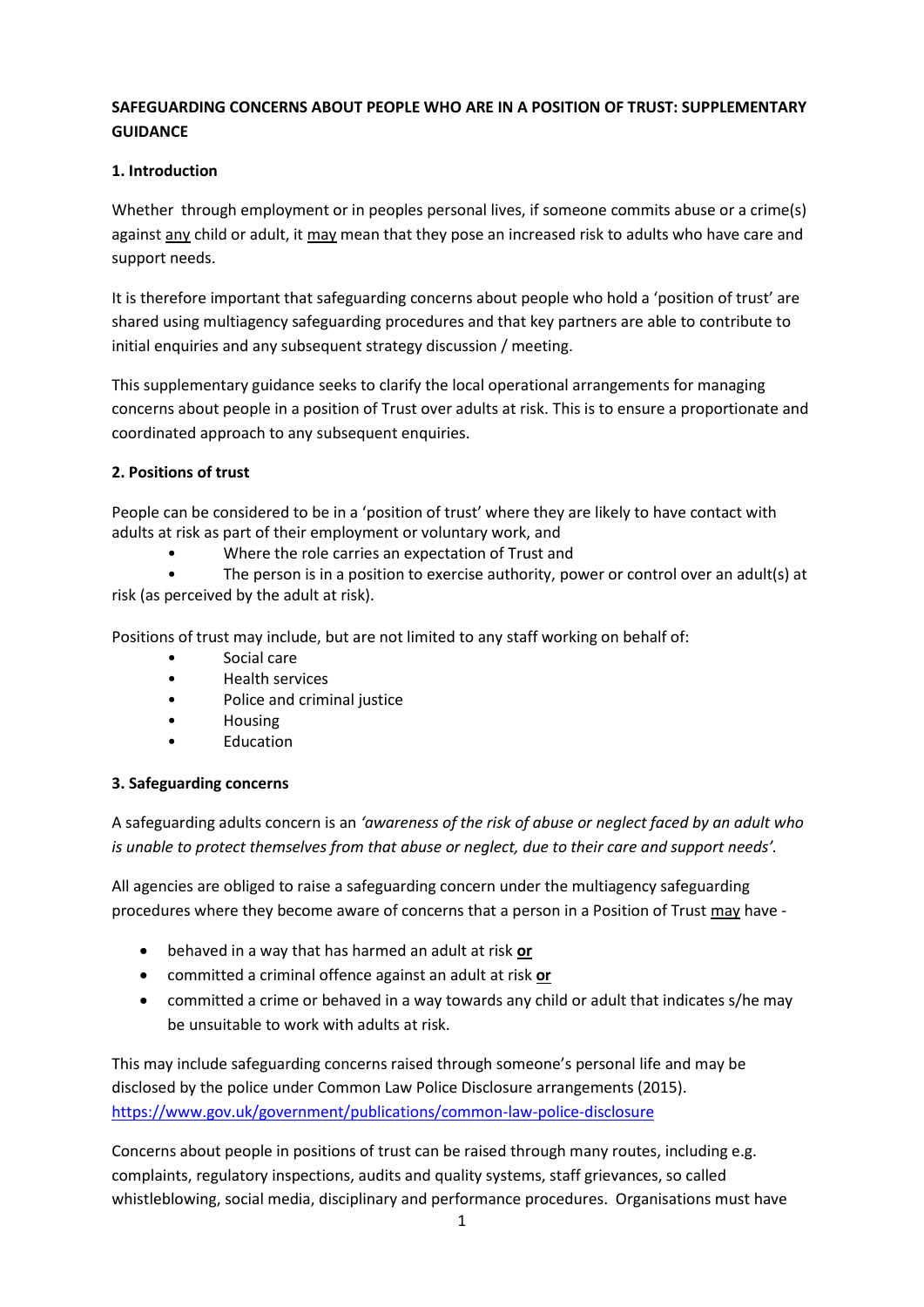effective systems for identifying concerns from these different sources and the orgainsation's safeguarding lead(s) (covering both children and adults) must be informed about any safeguarding concerns relating to people in a position of Trust.

Organisations safeguarding leads must ensure that concerns are shared according to local multiagency safeguarding procedures, at an early stage. This is to ensure that appropriate safeguarding decision can be made and that the right agencies are involved in any subsequent formal safeguarding enquiries. Where the concerns may also pose a risk to children, it should be shared with the Local Authority Designated Officer (LADO).

In addition to raising a concern with the Local Authority, organisations providing NHS funded services are also obliged to report safeguarding concerns about members of staff, to the relevant NHS commissioner under the National Serious Incident Framework.

<https://www.england.nhs.uk/patientsafety/serious-incident/>

Organisations should also consider whether concerns about people in positions of Trust should be shared with their regulatory body .

# **4. Initial enquiries and safeguarding decisions**

It is essential that concerns about people in a position of Trust are shared with relevant agencies at the initial enquiries stage, in order to inform the safeguarding coordinators' decision as to whether a formal enquiry is needed.

As a minimum, the safeguarding coordinator will share the any concerns received about people in a position of trust, with the identified operational safeguarding leads for each statutory member of the safeguarding board:

- Local Authority Safeguarding Lead
- Police Safeguarding Lead
- CCG Safeguarding Lead / Designated Nurse

The safeguarding leads from each statutory agency will be responsible for liaising with departments within their organisation, to assist the safeguarding coordinator with their initial enquiries and to inform their decision as to whether a formal enquiry is needed.

The LA will also consult with the Local Authority Designated Officer (LADO), and if necessary make a referral under local safeguarding children procedures, where there may be risks to children.

# **5. Strategy Discussion / meeting and formal enquiries**

Unless found to be demonstrably false during initial enquiries, safeguarding concerns relating to people in a position for Trust will usually need to progress to a safeguarding strategy, with a view to a formal safeguarding enquiry. It would usually be considered best practice to hold the strategy meeting will all stakeholders in person.

Where other investigations (e.g. police or employment disciplinary) include safeguarding concerns, these will need to be coordinated as part of the overall safeguarding enquiry, according to agreed multiagency procedures. This is to ensure that appropriate protection measures are in place and that investigations are not unintentionally compromised by work from other agencies.